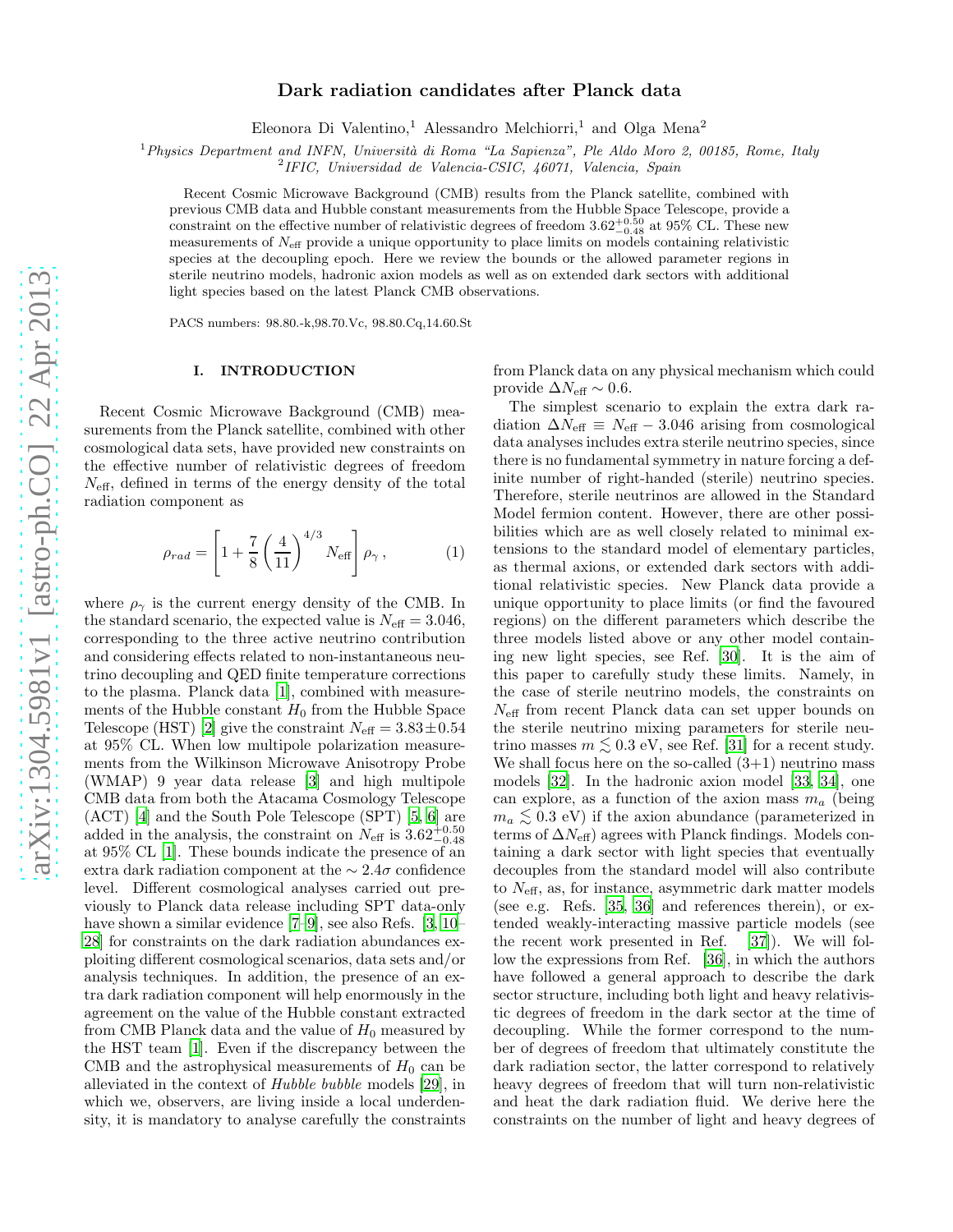freedom of the dark sector as a function of its decoupling temperature from the standard model sector.

The paper is organised as follows. Section presents the constraints on the sterile neutrino mixing parameters in the  $(3 + 1)$  neutrino mass models. In Section [III](#page-1-0) we briefly review the thermal axion model and illustrate the constraints on its mass and its coupling parameter arising from Planck measurements on  $N_{\text{eff}}$ . Section analyses the implications from Planck data on extended dark sectors models. Finally, we draw our conclusions in Sec. [V.](#page-3-0)

# II. LIGHT STERILE NEUTRINO MODELS

A number of studies in the literature have been devoted to compute constraints on the light sterile massive neutrino thermal abundances [\[7](#page-4-6), [10,](#page-4-8) [38](#page-5-10)[–42\]](#page-5-11). However, the extra sterile neutrinos do not necessarily need to feature thermal abundances, depending dramatically their contribution to the mass-energy density of the universe on the flavour mixing processes operating at the decoupling period. Such a study was carried out firstly in Ref. [\[43](#page-5-12)], where the authors computed the constraints on the sterile neutrino masses and abundances arising from a joint analysis of short baseline oscillation and cosmological data. More recently, the authors of Ref. [\[31\]](#page-5-3) have shown that the constraints on  $N_{\text{eff}}$  from recent Planck data can set upper bounds on the sterile neutrino mixing angles. We benefit here from the approximated expressions provided in Ref. [\[43\]](#page-5-12) to explore the constraints on the sterile neutrino mixing parameters arising from Planck results. The approximate expressions derived in Ref. [\[43](#page-5-12)] are valid here, as we are assuming small mixing both between the active and heavy sectors and between the sterile and light neutrino sectors. In other words, if the flavor neutrinos  $\nu_{\alpha}$ ,  $\alpha = e, \mu, \tau, s$  (where s refers to the fourth sterile neutrino) are related to the massive base  $\nu_i$ ,  $i = 1, 2, 3, 4$ , through a  $4 \times 4$  unitary matrix which  $U$ :

$$
\nu_{\alpha} = U_{\alpha i} \nu_{i} \tag{2}
$$

we are assuming that  $|U_{a4}|, |U_{js}| \ll 1$ , with  $a = e, \mu, \tau$ and  $j = 1, 2, 3$ . In this case, sterile neutrinos never reach complete thermalization and their abundances are much lower than the thermal one. The sterile neutrino contributes to the energy density of the Universe with [\[43](#page-5-12)]:

$$
\Omega_s h^2 \simeq 7 \times 10^{-5} \left(\frac{\Delta m_{41}^2}{eV^2}\right) \sum_a \frac{g_a}{\sqrt{C}_a} \left(\frac{U_{a4}}{10^{-2}}\right)^2 \tag{3}
$$

with  $a = e, \mu, \tau$  and  $\Delta m_{41}^2$  is taken here as the squared mass of the extra sterile neutrino, assuming  $m_1 \simeq 0$ . The constants  $C_a$  ( $C_e \sim 0.61$  and  $C_{\mu,\tau} \sim 0.17$ , respectively) are related to the effective potential describing the interactions of neutrinos with the medium. The constants  $g_e \simeq 3.6$  and  $g_{\mu} = g_{\tau} \simeq 2.5$  are the coefficients of the damping factor. The contribution from the extra sterile

neutrino to the effective number of relativistic degrees of freedom reads:

$$
\Delta N_{\text{eff}} = \frac{\Omega_s h^2}{\frac{7}{8} (\frac{4}{11})^{\frac{4}{3}} \Omega_\gamma h^2} , \qquad (4)
$$

and therefore, using the Planck measurements of  $\Delta N_{\text{eff}}$ it is possible to set constraints on the sterile neutrino mixing parameters, for a given value of the sterile neutrino mass  $m_4$ , provided that  $m_4 \lesssim 0.3$  eV. We allow for an electron  $(U_{e4})$  and muon  $(U_{\mu 4})$  flavor content of the sterile neutrino, setting  $U_{\tau 4} = 0$ .

Figure [1,](#page-2-0) left (right) panel, shows the 95% CL constraints on the  $(|U_{e4}|, |U_{\mu 4}|)$  plane arising from the Planck constraints,  $N_{\text{eff}} = 3.62_{-0.48}^{+0.50}$  ( $N_{\text{eff}} = 3.83 \pm 0.54$ ), for two possible values of the sterile neutrino mass,  $m_s =$ 0.2 and 0.3 eV. Larger values of the sterile neutrino mass will not be relativistic at decoupling and therefore they can not be tested exploiting the measured value of  $N_{\text{eff}}$  by Planck: a full Montecarlo analysis would be needed, analysis which will be carried out elsewhere [\[44](#page-5-13)]. Notice that the relatively large values of the sterile neutrino mixing parameters preferred by short baseline oscillation data in  $(3 + 1)$  models are excluded here for  $0.1 \lesssim m_s \lesssim 0.3$  eV.<br>We find  $U_{\infty} \leq 0.07$  and  $U_{\infty} \leq 0.06$  at the  $0.5\%$  CI for the We find  $U_{e4} < 0.07$  and  $U_{\mu 4} < 0.06$  at the 95% CL for the former range of sterile neutrino masses. For lower sterile neutrino masses  $m_s < 0.1$  eV, higher mixing parameters are allowed, but such a low sterile neutrino mass is highly disfavored by oscillation analyses. For instance, the best fit point to appearance short baseline data in  $(3 + 1)$ models is found at  $\Delta m_{41}^2 = 0.15 \text{ eV}^2$ , being  $U_{e4} = 0.39$ and  $U_{\mu 4} = 0.39$  [\[45\]](#page-5-14). This region of parameters is, however, highly disfavoured by recent Planck measurements. Nevertheless one should keep in mind that the analysis presented here is in the context of  $(3 + 1)$  models, which have been shown to be inadequate to fit global data sets and one should use instead  $(3+2)$  or  $(3+3)$  models [\[45\]](#page-5-14).

#### <span id="page-1-0"></span>III. THERMAL AXION MODEL

Here we first briefly review the origin of axions. Quantum Chromodynamics (QCD) respects CP symmetry, despite the existence of a natural, four dimensional, Lorentz and gauge invariant operator which violates CP. This CP violating-term will induce a non-vanishing neutron dipole moment,  $d_n$ . However, the constraint on the dipole moment  $|d_n| < 3 \times 10^{-26}$  ecm [\[46](#page-5-15)] requires the CP term contribution to be negligible. Why is CP not broken in QCD? This is known the so-called strong CP problem. The most elegant and promising solution to the strong CP problem was provided by Peccei and Quinn [\[47](#page-5-16)], by adding a new global  $U(1)_{PQ}$  symmetry, which is spontaneously broken at an energy scale  $f_a$ , generating a new spinless particle, the axion. The axion mass is inversely proportional to the axion coupling constant  $f_a$ 

$$
m_a = \frac{f_\pi m_\pi}{f_a} \frac{\sqrt{R}}{1+R} = 0.6 \text{ eV } \frac{10^7 \text{ GeV}}{f_a} ,\qquad (5)
$$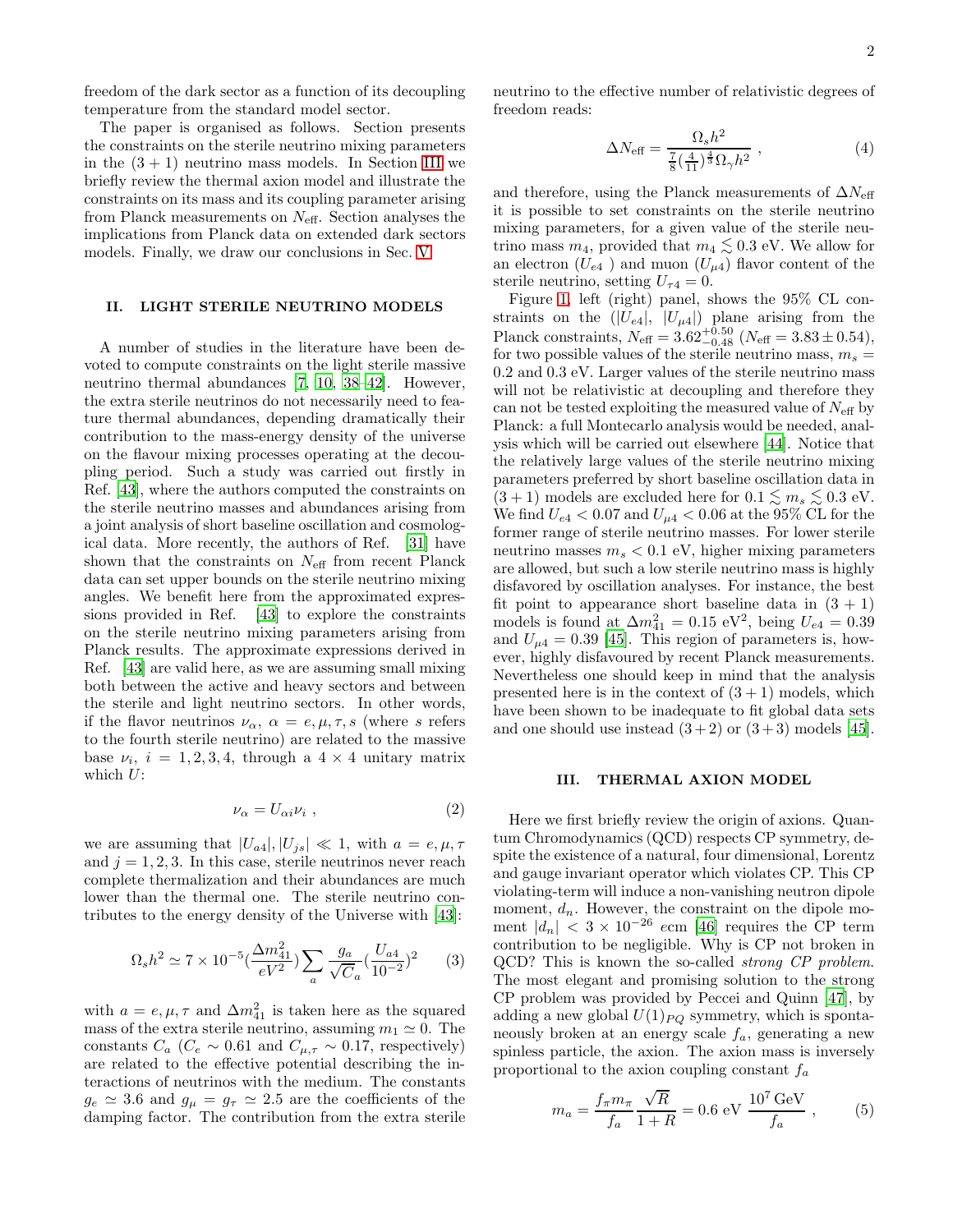

<span id="page-2-0"></span>FIG. 1. The left (right) panel illustrates the 95% CL allowed regions in the  $(|U_{e4}|, |U_{\mu 4}|)$  plane arising from the Planck measurements of the effective number of relativistic degrees of freedom  $N_{\text{eff}} = 3.62^{+0.50}_{-0.48}$  ( $N_{\text{eff}} = 3.83 \pm 0.54$ ) for two values of the sterile neutrino mass.

where  $R = 0.553 \pm 0.043$  is the up-to-down quark masses ratio and  $f_{\pi} = 93$  MeV is the pion decay constant. Axions can be produced via thermal or nonthermal processes the early universe, providing a possible (sub)dominant (hot) dark matter candidate. Here we focus on hadronic axion models such as the KSVZ model [\[33](#page-5-5), [34\]](#page-5-6).

For axion thermalization purposes, only the axion-pion interaction will be relevant. To compute the axion decoupling temperature  $T_D$  we follow the usual freeze out condition

<span id="page-2-1"></span>
$$
\Gamma(T_D) = H(T_D) . \tag{6}
$$

The average rate  $\pi + \pi \rightarrow \pi + a$  is given by [\[48\]](#page-5-17):

$$
\Gamma = \frac{3}{1024\pi^5} \frac{1}{f_a^2 f_\pi^2} C_{a\pi}^2 I \;, \tag{7}
$$

where

$$
C_{a\pi} = \frac{1 - R}{3(1 + R)},
$$
\n(8)

is the axion-pion coupling constant [\[48\]](#page-5-17), and

$$
I = n_a^{-1} T^8 \int dx_1 dx_2 \frac{x_1^2 x_2^2}{y_1 y_2} f(y_1) f(y_2)
$$
  
 
$$
\times \int_{-1}^1 d\omega \frac{(s - m_\pi^2)^3 (5s - 2m_\pi^2)}{s^2 T^4}, \qquad (9)
$$

where  $n_a = (\zeta_3/\pi^2)T^3$  is the number density for axions in thermal equilibrium,  $f(y) = 1/(e^y - 1)$  denotes the pion distribution function,  $x_i = |\vec{p}_i|/T$ ,  $y_i = E_i/T$   $(i = 1, 2)$ ,  $s = 2(m_{\pi}^2 + T^2(y_1y_2 - x_1x_2\omega))$ , and we assume a common mass for the charged and neutral pions,  $m_{\pi} = 138$  MeV.

We have numerically solved the freeze out equation Eq. [\(6\)](#page-2-1), obtaining the axion decoupling temperature  $T_D$  versus the axion mass  $m_a$  (or, equivalently, versus

the axion decay constant  $f_a$ ). From the axion decoupling temperature, we can compute the current axion number density, related to the present photon density  $n_{\gamma} = 410.5 \pm 0.5$  cm<sup>-3</sup> via

$$
n_a = \frac{g_{\star S}(T_0)}{g_{\star S}(T_D)} \times \frac{n_\gamma}{2} , \qquad (10)
$$

where  $g_{\star S}$  refers to the number of *entropic* degrees of freedom. At the current temperature,  $g_{\star S}(T_0) = 3.91$ . The deviation from the expected value of  $N_{\text{eff}}$  is 3.046 due to the presence of a thermal hadronic axion is given by

$$
\Delta N_{\text{eff}} = \frac{\rho_a}{\rho_\nu} = \frac{4}{3} \left( \frac{3}{2} \frac{n_a}{n_\nu} \right)^{\frac{4}{3}},\tag{11}
$$

being  $n_{\nu}$  the current neutrino number density. Figure [2](#page-3-1) illustrates the expected  $\Delta N_{\text{eff}}$  as a function of the thermal axion mass. Axions with masses  $m_a \lesssim 0.3$  eV are<br>still relativistic at the decoupling encode and is proceedured. still relativistic at the decoupling epoch and is precisely in this range of values the ones in which CMB  $N_{\text{eff}}$  measurements can constrain the hadronic axion model.

If we assume the  $N_{\text{eff}} = 3.83 \pm 0.54$ , see the right panel of Fig. [2,](#page-3-1) which corresponds to the value arising from the combination of Planck data and HST measurements, the thermal axion model is disfavoured at the  $2\sigma$  CL, since axion masses larger than 0.4 eV are excluded by cosmology [\[49](#page-5-18)[–51](#page-5-19)] while axions with masses  $m_a < 0.4$  eV do not seem to provide the appropriate amount of dark radiation, considering Planck and HST data sets exclusively. However, when other data sets are also added in the analysis, as for instance, WMAP polarization data plus high multipole data from both ACT and SPT,  $N_{\text{eff}}$ turns out to be  $3.62^{+0.50}_{-0.48}$  and therefore the hadronic axion model with  $m_a \lesssim 0.4$  eV is perfectly compatible with<br>the value measured of  $N_c$  (see the left panel of Fig. 2) the value measured of  $N_{\text{eff}}$  (see the left panel of Fig. [2\)](#page-3-1).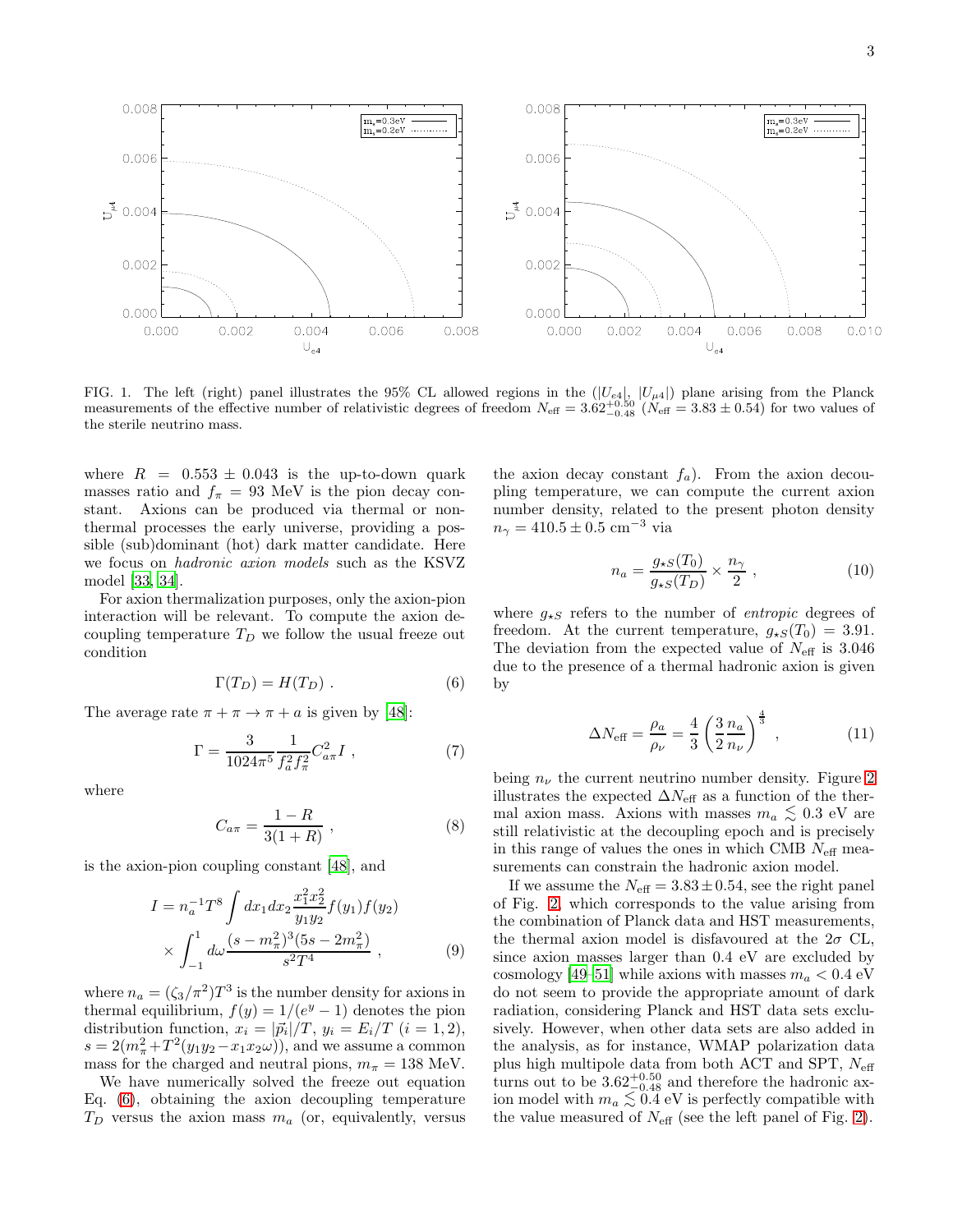

<span id="page-3-1"></span>FIG. 2.  $\Delta N_{\text{eff}}$  as a function of the thermal axion mass (in eV). The left (right) panel illustrates the constraint  $N_{\text{eff}} = 3.62^{+0.50}_{-0.48}$  $(N_{\text{eff}} = 3.83 \pm 0.54).$ 

#### IV. EXTENDED DARK SECTOR MODELS

Any model containing a dark sector with relativistic degrees of freedom that eventually decouples from the standard model sector will contribute to  $N_{\text{eff}}$ . An example of these models is the so-called asymmetric dark matter scenario, which, in general, contains extra radiation degrees of freedom produced by the annihilations of the thermal dark matter component. We follow here the general approach of Ref. [\[36](#page-5-8)], in which the dark sector containts contains both light  $(g_{\ell})$  and heavy  $(g_h)$  relativistic degrees of freedom at the temperature of decoupling  $T_D$  from the standard model. For high decoupling temperature,  $T_D > \text{MeV}$ , the contribution to the effective number of relativistic degrees of freedom reads [\[36\]](#page-5-8)

$$
\Delta N_{\text{eff}} = \frac{13.56}{g_{\star S}(T_D)^{\frac{4}{3}}} \frac{(g_{\ell} + g_h)^{\frac{4}{3}}}{g_{\ell}^{\frac{1}{3}}},\tag{12}
$$

where  $g_{\star S}(T_D)$  is calculated using the approximated expression given in Ref. [\[52\]](#page-5-20). If the dark sector decouples at lower temperatures  $(T_D < \text{MeV})$ , there are two possibilities for the couplings of the dark sector with the standard model: either the the dark sector couples to the electromagnetic plasma or it couples to neutrinos. In the second case, which is the one we illustrate here,

$$
N_{\text{eff}} = (3 + \frac{4}{7} \frac{(g_h + g_\ell)^{\frac{4}{3}}}{g_\ell^{\frac{1}{3}}})(\frac{3 \times \frac{7}{4} + g_H + g_h + g_\ell}{3 \times \frac{7}{4} + g_h + g_\ell})^{\frac{4}{3}},
$$
\n(13)

being  $g_H$  the number of degrees of freedom that become non relativistic between Big Bang Nucleosynthesis and the dark sector decoupling period.

As firstly illustrated in Ref. [\[36](#page-5-8)], it is possible to use the measured value of  $N_{\text{eff}}$  to find the required heavy degrees of freedom heating the light dark sector plasma

 $g_h$  as a function of the dark sector decoupling temperature  $T_D$  for a fixed value of  $g_\ell$ . Figure [3,](#page-4-9) left (right) panel, illustrates the  $2\sigma$  required ranges for  $g_h$  using  $N_{\text{eff}} = 3.62_{-0.48}^{+0.50}$  ( $N_{\text{eff}} = 3.83 \pm 0.54$ ), for  $g_H = 0$ . Notice that at decoupling temperatures  $T_D > \text{MeV}$ , the standard model relativistic degrees of freedom will he heated, requiring therefore heating in the dark sector to enhance the value of  $\Delta N_{\text{eff}}$ . On the other hand, at low decoupling temperatures, the number of the required heavy degrees of freedom  $g_h$  decreases as  $\Delta N_{\text{eff}}$  does. Indeed, for the case of  $N_{\text{eff}} = 3.62_{-0.48}^{+0.50}$  ( $N_{\text{eff}} = 3.83 \pm 0.54$ ), having extra heavy degrees of freedom is highly (mildly) disfavoured. This is because at low temperatures, the photon background can not get extra heating from standard model particles and therefore an extra heating in the dark sector will increase dramatically the value of  $N_{\text{eff}}$ .

### <span id="page-3-0"></span>V. CONCLUSIONS

Recent Cosmic Microwave Background measurements from the Planck satellite, combined with measurements of the Hubble constant from the Hubble Space Telescope (HST) have provided the constraint  $N_{\text{eff}} = 3.83 \pm 0.54$ at 95% CL. If low multipole polarization measurements from the Wilkinson Microwave Anisotropy Probe 9 year data release and high multipole CMB data from both the Atacama Cosmology Telescope and the South Pole Telescope are added in the analysis, the constraint on  $N_{\text{eff}}$  is  $3.62_{-0.48}^{+0.50}$  at 95% CL. These bounds indicate the presence of an extra dark radiation component at the  $\sim 2\sigma$  confidence level and can be exploited to set limits on any model containing extra dark radiation species, as sterile neutrino models, hadronic axion scenarios or extended dark sector schemes.

Within the  $(3+1)$  sterile neutrino scenario, we find that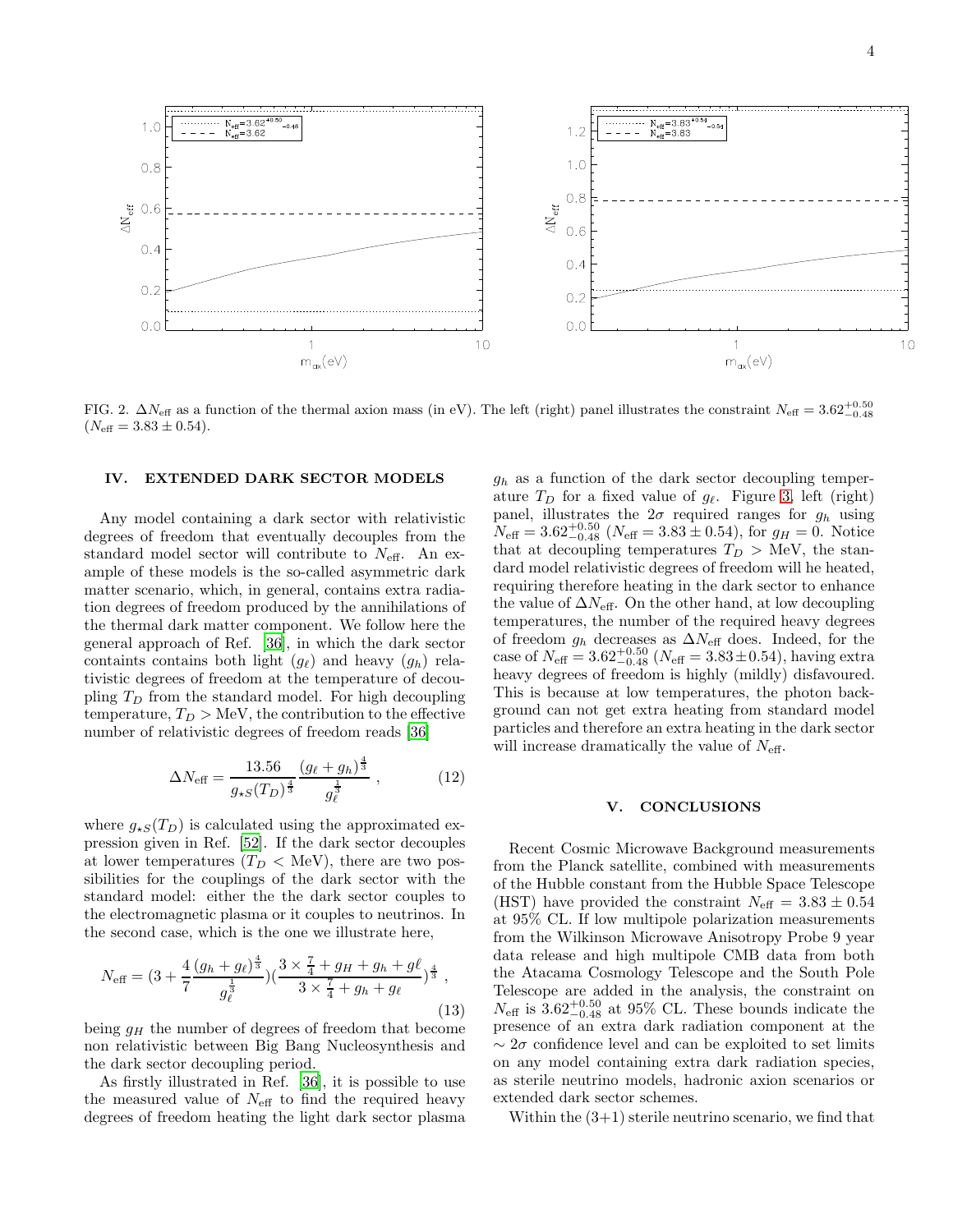

<span id="page-4-9"></span>FIG. 3. The left (right) panel shows the  $2\sigma$  required ranges for the number of heavy degrees of freedom heating the dark sector  $g_h$  using  $N_{\text{eff}} = 3.62_{-0.48}^{+0.50}$  ( $N_{\text{eff}} = 3.83 \pm 0.54$ ) for several values of  $g_{\ell}$ , the light degrees of freedom of the dark sector.

the relatively large values of the sterile neutrino mixing parameters preferred by short baseline oscillation data in  $(3 + 1)$  models are excluded here for  $0.1 \lesssim m_s \lesssim 0.3$  eV. For lower sterile neutrino masses  $m_s < 0.1$  eV, higher mixing parameters are allowed, but such a low sterile neutrino mass is highly disfavored by oscillation analyses. However, other sterile neutrino models, as the  $(3+2)$ or the  $(3 + 3)$  scenarios, may provide a much better fit to both cosmological measurements and short baseline data. In the context of the hadronic axion model, the constraint  $N_{\text{eff}} = 3.83 \pm 0.54$  disfavours the former model at the  $2\sigma$  CL. On the other hand, the axion model studied here with  $m_a \lesssim 0.4$  eV is perfectly compatible with cos-<br>molecies data when lower values of  $N_c$  are considered mological data when lower values of  $N_{\text{eff}}$  are considered, as those obtained when other data sets are analysed together with Planck data. Concerning models with a dark

sector with light species that eventually decouples from the standard model, as, for instance, asymmetric dark matter models, having extra heavy degrees of freedom in the dark sector is highly (mildly) disfavoured for the case of  $N_{\text{eff}} = 3.62_{-0.48}^{+0.50}$  ( $N_{\text{eff}} = 3.83 \pm 0.54$ ). Future Planck polarization data will help in cornering dark radiation models.

## Acknowledgements

We would like to thank Enrique Fernández Martínez for useful comments on the manuscript. O.M. is supported by the Consolider Ingenio project CSD2007- 00060, by PROMETEO/2009/116, by the Spanish Ministry Science project FPA2011-29678 and by the ITN Invisibles PITN-GA-2011-289442.

- <span id="page-4-0"></span>[1] P. A. R. Ade et al. [ Planck Collaboration], [arXiv:1303.5076](http://arxiv.org/abs/1303.5076) [astro-ph.CO].
- <span id="page-4-1"></span>[2] A. G. Riess, L. Macri, S. Casertano, H. Lampeitl, H. C. Ferguson, A. V. Filippenko, S. W. Jha and W. Li et al., Astrophys. J. 730, 119 (2011) [Erratum-ibid. 732, 129 (2011)] [\[arXiv:1103.2976](http://arxiv.org/abs/1103.2976) [astro-ph.CO]].
- <span id="page-4-2"></span>[3] G. Hinshaw, D. Larson, E. Komatsu, D. N. Spergel, C. L. Bennett, J. Dunkley, M. R. Nolta and M. Halpern et al., [arXiv:1212.5226](http://arxiv.org/abs/1212.5226) [astro-ph.CO].
- <span id="page-4-3"></span>[4] J. L. Sievers, R. A. Hlozek, M. R. Nolta, V. Acquaviva, G. E. Addison, P. A. R. Ade, P. Aguirre and M. Amiri et al., [arXiv:1301.0824](http://arxiv.org/abs/1301.0824) [astro-ph.CO].
- <span id="page-4-4"></span>[5] Z. Hou, C. L. Reichardt, K. T. Story, B. Follin, R. Keisler, K. A. Aird, B. A. Benson and L. E. Bleem et al., [arXiv:1212.6267](http://arxiv.org/abs/1212.6267) [astro-ph.CO].
- <span id="page-4-5"></span>[6] K. T. Story, C. L. Reichardt, Z. Hou, R. Keisler, K. A. Aird, B. A. Benson, L. E. Bleem and J. E. Carlstrom et al., [arXiv:1210.7231](http://arxiv.org/abs/1210.7231) [astro-ph.CO].
- <span id="page-4-6"></span>[7] M. Archidiacono, E. Giusarma, A. Melchiorri, O. Mena and , [arXiv:1303.0143](http://arxiv.org/abs/1303.0143) [astro-ph.CO].
- [8] E. Calabrese, R. e A. Hlozek, N. Battaglia, E. S. Battistelli, J. R. Bond, J. Chluba, D. Crichton and S. Das et al., [arXiv:1302.1841](http://arxiv.org/abs/1302.1841) [astro-ph.CO].
- <span id="page-4-7"></span>[9] E. Di Valentino, S. Galli, M. Lattanzi, A. Melchiorri, P. Natoli, L. Pagano, N. Said and , [arXiv:1301.7343](http://arxiv.org/abs/1301.7343) [astro-ph.CO].
- <span id="page-4-8"></span>[10] E. Giusarma, R. de Putter and O. Mena, [arXiv:1211.2154](http://arxiv.org/abs/1211.2154) [astro-ph.CO].
- [11] G. Mangano, A. Melchiorri, O. Mena, G. Miele and A. Slosar, JCAP 0703, 006 (2007) [\[astro-ph/0612150\]](http://arxiv.org/abs/astro-ph/0612150).
- [12] J. Hamann, S. Hannestad, G. G. Raffelt and Y. Y. Y. Wong, JCAP 0708, 021 (2007) [\[arXiv:0705.0440](http://arxiv.org/abs/0705.0440) [astro-ph]].
- [13] B. A. Reid, L. Verde, R. Jimenez and O. Mena, JCAP 1001, 003 (2010) [\[arXiv:0910.0008](http://arxiv.org/abs/0910.0008) [astro-ph.CO]].